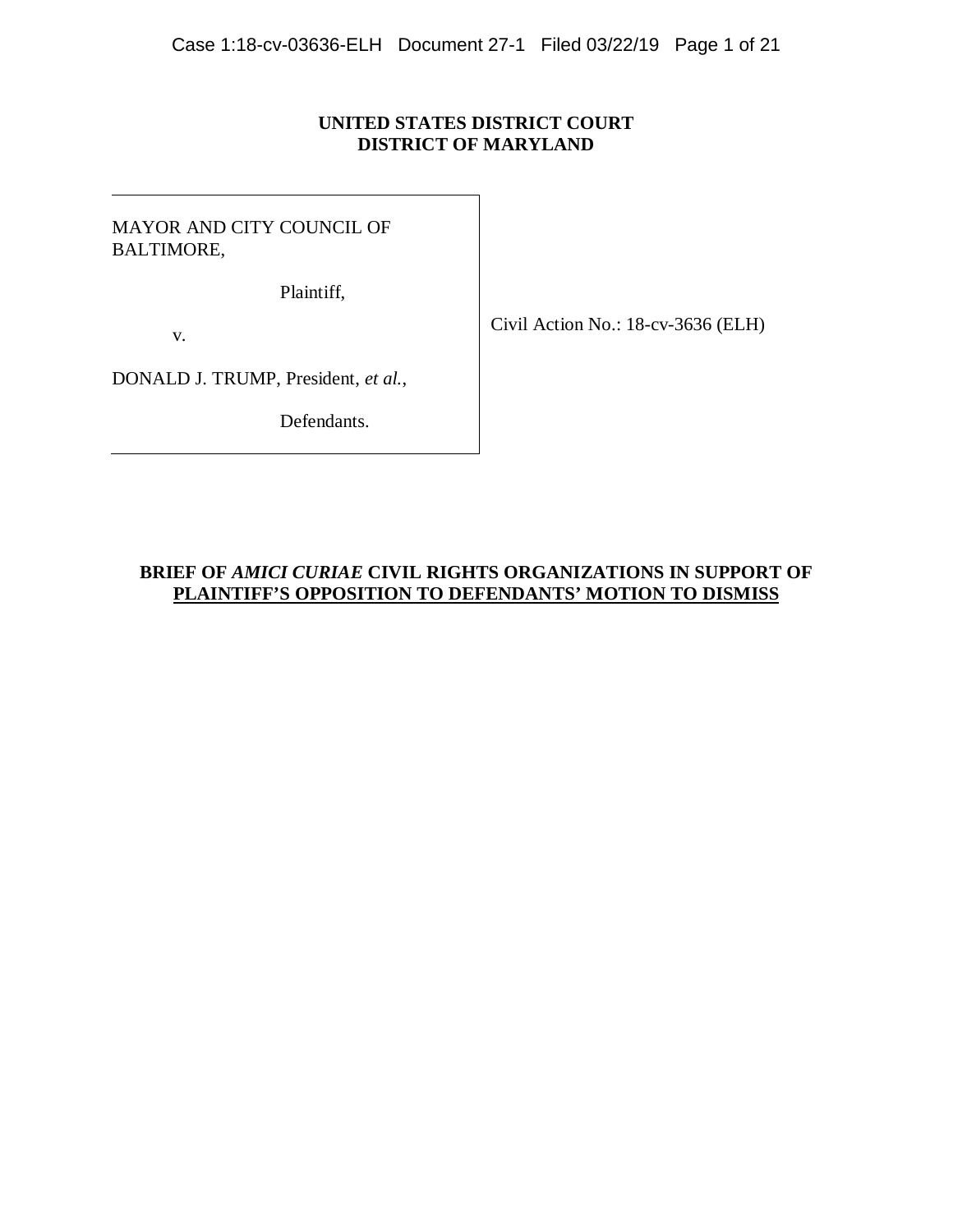# **TABLE OF CONTENTS**

| $\mathbf{I}$ . |                 | THE HISTORY OF THE PUBLIC CHARGE PROVISION IS ROOTED IN                                                                                          |
|----------------|-----------------|--------------------------------------------------------------------------------------------------------------------------------------------------|
| II.            |                 | THIS ADMINISTRATION'S CHANGE IN THE PUBLIC CHARGE<br>PROVISION WAS MOTIVATED BY ANIMUS TOWARD RACIAL                                             |
|                | A.              | Administration Officials' Statements Demonstrate That the Change in the<br>Public Charge Provision Is Motivated by Animus Toward Racial, Ethnic, |
|                | <b>B.</b>       | The Marked Expansion of the Public Charge Provision Reflects President<br>Trump's Intent to Exclude Racial Minorities From the United States     |
|                | $\mathcal{C}$ . | The Administration's Changes to the Public Charge Rules Will Have a<br>Disproportionate Harmful Impact on Racial and Ethnic Minorities13         |
|                |                 |                                                                                                                                                  |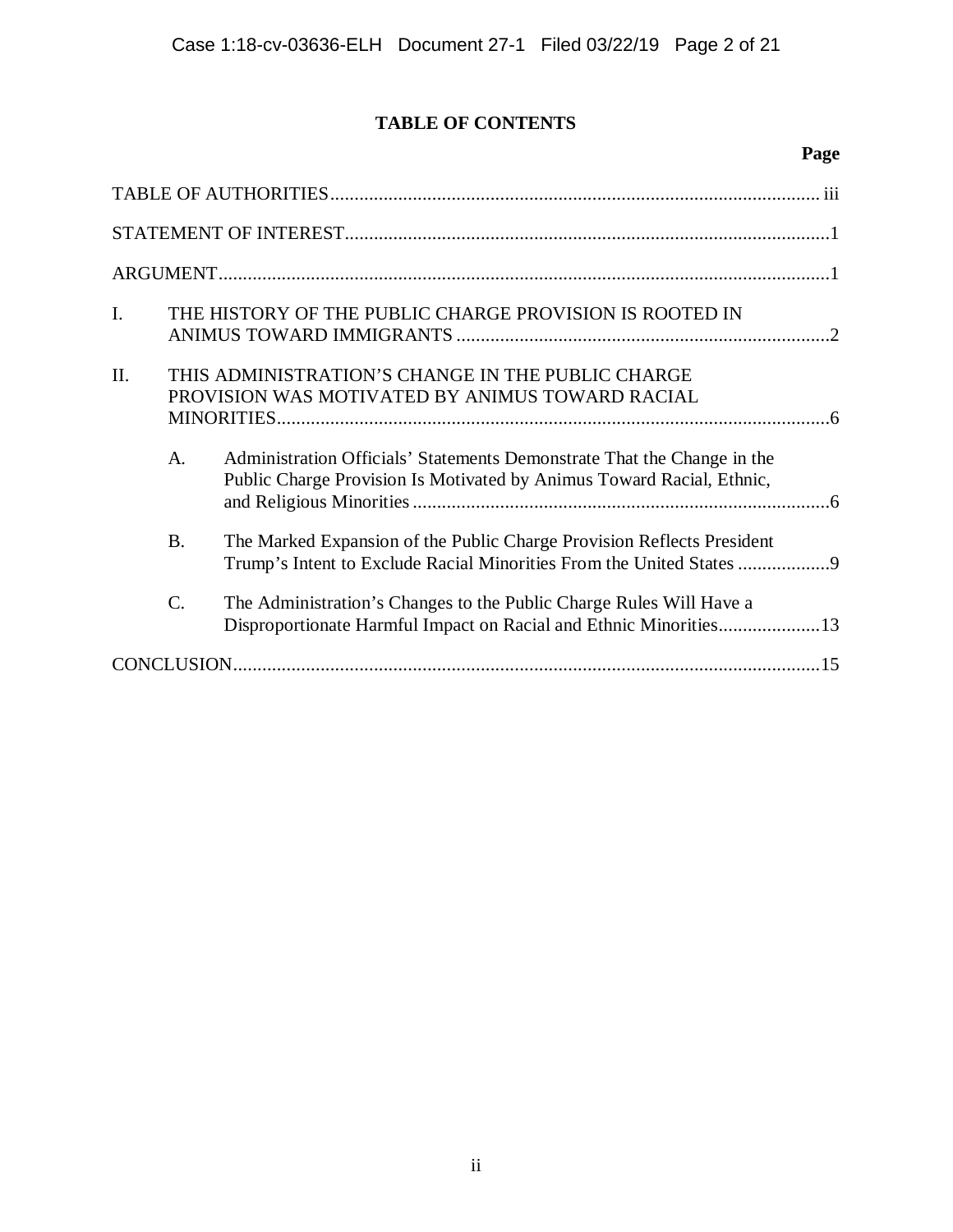# **TABLE OF AUTHORITIES**

## **Cases**

| Batalla Vidal v. Nielsen,                                                     |
|-------------------------------------------------------------------------------|
| Centro Presente v. DHS,                                                       |
| Gegiow v. Uhl,                                                                |
| Hawai'i v. Trump,                                                             |
| Howe v. United States,                                                        |
| Matter of $B$ ,                                                               |
| Matter of Martinez-Lopez,                                                     |
| Matter of Perez,                                                              |
| Ramos v. Nielsen,                                                             |
| Saget v. Trump,                                                               |
| Vill. of Arlington Heights v. Metro. Housing Dev. Corp.,                      |
| <b>Statutes and Regulations</b>                                               |
|                                                                               |
| Personal Responsibility and Work Opportunity Reconciliation Act, Pub. L. 104- |
|                                                                               |
|                                                                               |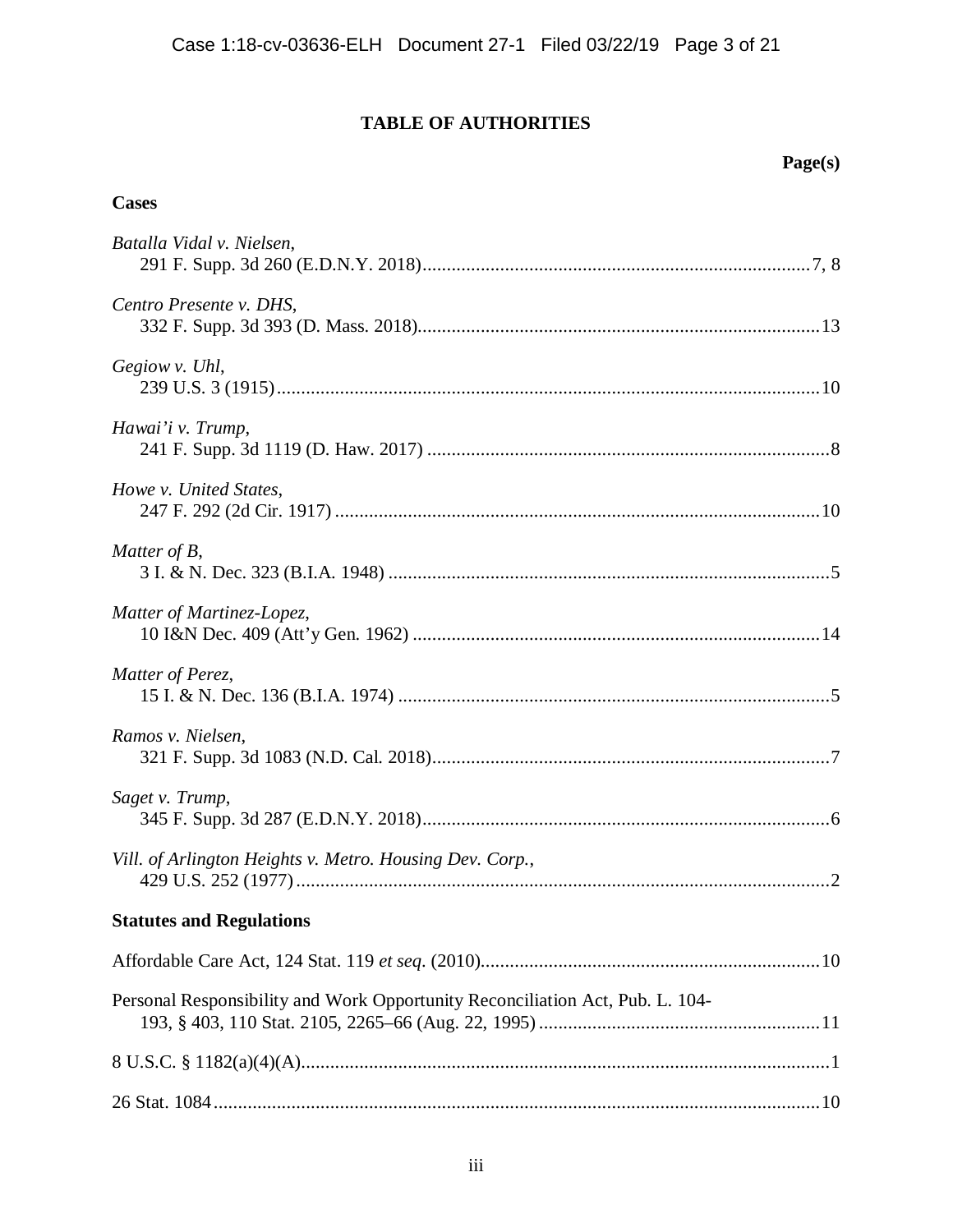| <b>Other Authorities</b>                                                                                                                                                                                                                                                                                             |  |
|----------------------------------------------------------------------------------------------------------------------------------------------------------------------------------------------------------------------------------------------------------------------------------------------------------------------|--|
| Annie Karni, Trump Rants Behind Closed Doors with CEOs, Politico (Aug. 8,<br>2018), https://www.politico.com/story/2018/08/08/trump-executive-dinner-                                                                                                                                                                |  |
| Barbara L. Bailin, The Influence of Anti-Semitism on United States Immigration<br>Policy with Respect to German Jews During 1933-1939 (May 10, 2011)<br>(thesis, City University of New York),                                                                                                                       |  |
| https://academicworks.cuny.edu/cgi/viewcontent.cgi?article=1261&context=c                                                                                                                                                                                                                                            |  |
| Emma Green, First, They Excluded the Irish, The Atlantic (Feb. 2, 2017),<br>https://www.theatlantic.com/politics/archive/2017/02/trump-poor-immigrants-                                                                                                                                                              |  |
| Field Guidance on Deportability and Inadmissibility on Public Charge Grounds,                                                                                                                                                                                                                                        |  |
| Field Guidance on Deportability and Inadmissibility on Public Charge Grounds,                                                                                                                                                                                                                                        |  |
| Inadmissibility and Deportability on Public Charge Grounds, 64 Fed. Reg.                                                                                                                                                                                                                                             |  |
| Inadmissibility on Public Charge Grounds, 83 Fed. Reg. 51,114 (Oct. 10, 2018)  15                                                                                                                                                                                                                                    |  |
| Jeanna Batalova et al., Chilling Effects: The Expected Public Charge Rule and Its<br>Impact on Legal Immigrant Families' Public Benefits Use, Migration Policy<br>Inst. (2018), https://www.migrationpolicy.org/research/chilling-effects-<br>expected-public-charge-rule-impact-legal-immigrant-families 13, 14, 15 |  |
| Jeff Simon, Donald Trump Impersonates Asian Negotiators, CNN Politics (Aug.<br>26, 2015), https://www.cnn.com/2015/08/26/politics/ donald-trump-asian-                                                                                                                                                               |  |
| Leah Zallman & Karen Finnegan, Changing Public Charge Immigration Rules:<br>The Potential Impact on Children Who Need Care, California Health Care<br>Foundation (Oct. 2018), https://www.chcf.org/publication/changing-public-                                                                                      |  |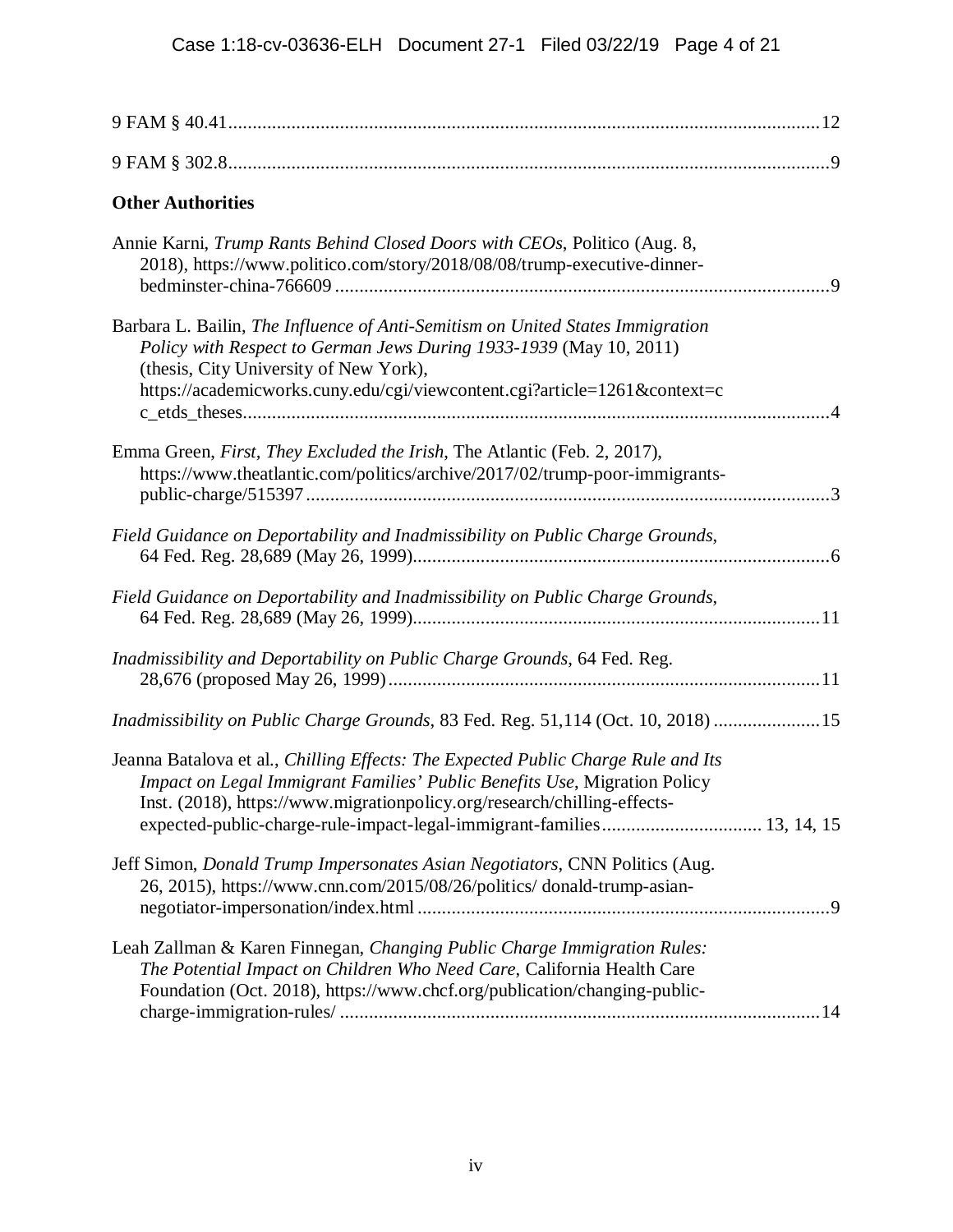| Manatt, Public Charge Proposed Rule: Potentially Chilled Population Data<br>Dashboard (Oct. 11, 2018),                                                     |
|------------------------------------------------------------------------------------------------------------------------------------------------------------|
| https://www.manatt.com/Insights/Articles/2018/Public-Charge-Rule-                                                                                          |
| Maya Oppenheim, Donald Trump Appears to Mock Asian Leaders' Gestures<br>During Speech on Tax Reform, Independent (Nov. 30, 2017),                          |
| https://www.independent.co.uk/news/world/americas/donald-trump-appears-<br>to-mock-asian-leaders-gestures-during-speech-donald-trump-asian-leaders-<br>- 9 |
| National Health Law Program, CIS No. 2499-10; DHS Docket No.                                                                                               |
| USCIS-2010-0012 Inadmissibility on Public Charge Grounds (Dec. 10,                                                                                         |
| Office of the Historian, The Immigration Act of 1924 (the Johnson-Reed Act),<br>U.S. Dep't of State, https://history.state.gov/milestones/1921-            |
|                                                                                                                                                            |
| Paul Yin, The Narratives of Chinese-American Litigation During the Chinese                                                                                 |
| Public Charge, U.S. Citizenship and Immigration Services,                                                                                                  |
| Randy Capps et al., Migration Policy, Inst., Gauging the Impact of DHS'<br>Proposed Public-Charge Rule on U.S. Immigration (Nov. 2018),                    |
| T.A. Frail, The Injustice of Japanese-American Internment Camps Resonates                                                                                  |
| Strongly to This Day, Smithsonian Magazine (Jan. 2017),<br>https://www.smithsonianmag.com/ history/injustice-japanese-americans-                           |
|                                                                                                                                                            |
| The American Presidency Project, The President's News Conference on                                                                                        |
| Torrie Hester et al., Historians' Comment: DHS Notice of Proposed Rule<br>"Inadmissibility on Public Charge Grounds" FR 2018-21106 (Oct. 5, 2018)3         |
|                                                                                                                                                            |
| UC Santa Barbara, https://www.presidency.ucsb.edu/documents/the-presidents-                                                                                |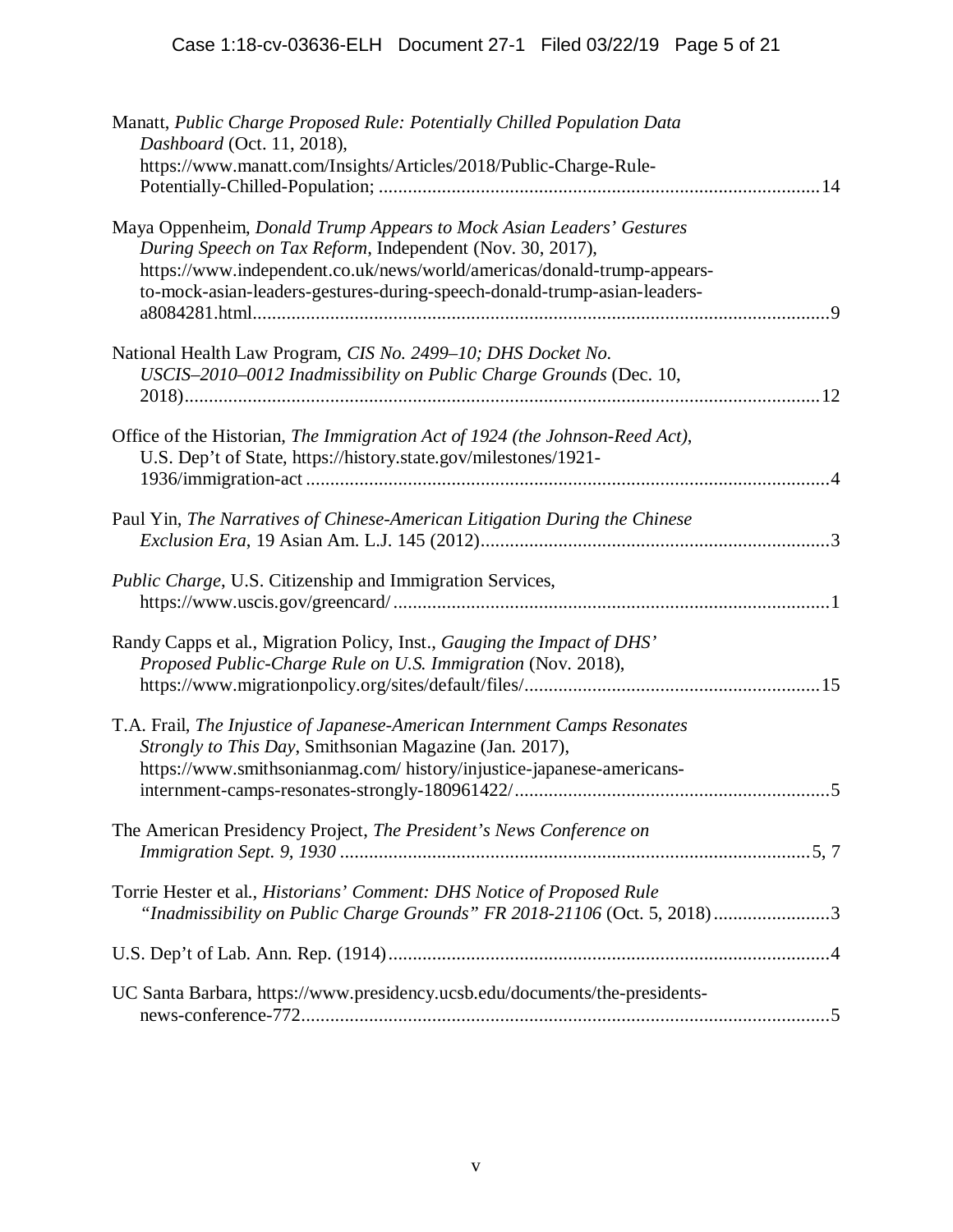## **STATEMENT OF INTEREST<sup>1</sup>**

*Amici curiae* Asian Americans Advancing Justice – Los Angeles, LatinoJustice PRLDEF, Muslim Advocates, Refugee and Immigrant Center for Education and Legal Services, Inc., Americans for Immigrant Justice, MacArthur Justice Center, Black Alliance for Just Immigration, American Immigration Council, National Immigrant Justice Center, and Southern Poverty Law Center are national and local non-profit organizations that promote equity, justice, and civil rights for immigrants and racial minorities through community outreach, policy advocacy, direct services, and litigation. Amici are particularly interested in, and deeply troubled by, Defendants' changes to the Foreign Affairs Manual's ("FAM's") instructions regarding the administration of the "public charge" provision of the Immigration and Nationality Act of 1952 ("INA"). Based on their experience, Amici offer valuable insights regarding both the historical backdrop surrounding the FAM's public charge provisions and the harmful effects the administration's recent changes to those provisions will have on racial, ethnic, and religious minority communities. Amici respectfully urge this Court to deny Defendants' motion to dismiss, especially in light of the severe impact the changes to the public charge provision will have on immigrants and communities of color.

## **ARGUMENT**

The INA denies admission to the United States or an adjustment of status to lawful permanent resident for any person who "at the time of application . . . is likely at any time to become a public charge." INA  $\S 212(a)(4)$ , 8 U.S.C.  $\S 1182(a)(4)(A)$ . "Public charge' means an individual who is likely to become primarily dependent on the government for subsistence."

<u>.</u>

<sup>1</sup> Amici affirm that no counsel for a party authored this brief in whole or in part, and that no person other than the amici curiae, its members, or its counsel made a monetary contribution intended to fund the brief's preparation or submission.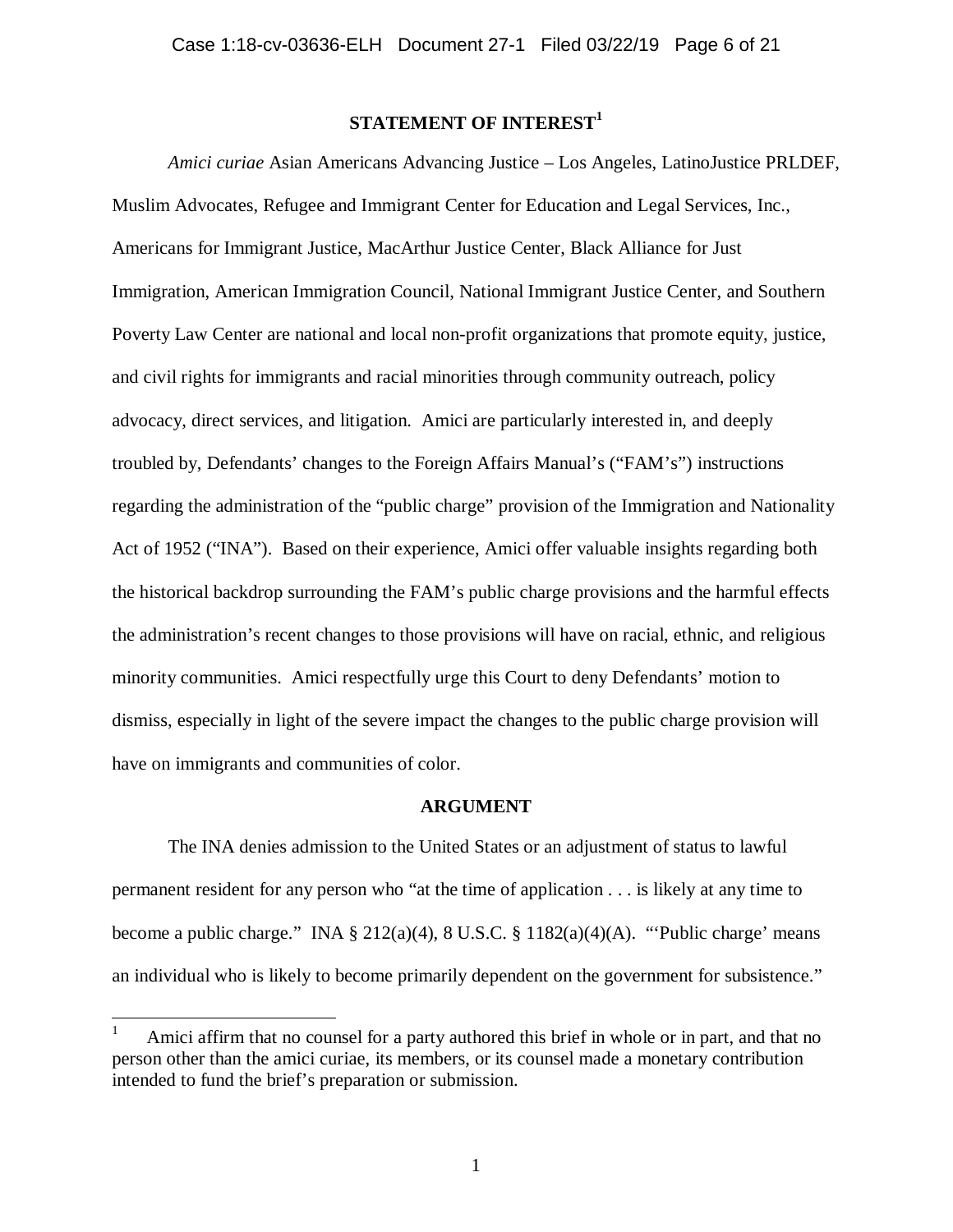#### Case 1:18-cv-03636-ELH Document 27-1 Filed 03/22/19 Page 7 of 21

*Public Charge*, U.S. Citizenship and Immigration Services, https://www.uscis.gov/greencard/ public-charge. Historically, the government has never considered a person's receipt of non-cash benefits in evaluating whether the person is likely to become a public charge, but the Trump administration has implemented a change to the FAM that diverges from that history. This and other changes are motivated by Defendants' animus toward minority communities and therefore violate the Equal Protection Clause. *See Vill. of Arlington Heights v. Metro. Housing Dev. Corp.*, 429 U.S. 252, 265 (1977) (even facially neutral laws may violate the Equal Protection Clause if they are motivated by animus and have a discriminatory effect).

The history of the public charge provision is one of invidious discriminatory intent. And the provision has long served to prevent immigrants of color from coming to the United States in greater numbers. Even so, prior administrations have not treated the receipt of non-cash public benefits as a negative factor in a public charge determination. Breaking with this long tradition, the Trump administration has done exactly that. It has dramatically expanded the scope of the provision by adding the receipt of non-cash public benefits as a detractor. That change, along with other changes to the statutory factors, follows many other draconian changes to immigration policy driven by animus against racial and religious minorities. The discriminatory purpose of the change is evident from frequent, overt remarks by President Trump disparaging immigrants from certain countries and backgrounds, and is also evidenced by the clearly foreseeable disproportionate impact the new rule will have on immigrant communities of color. Amici urge this Court to deny Defendants' motion to dismiss.

### **I. THE HISTORY OF THE PUBLIC CHARGE PROVISION IS ROOTED IN ANIMUS TOWARD IMMIGRANTS**

Today's federal public charge provision has been manipulated and used as a weapon against racial or ethnic minorities since its inception. The provision has often been fueled by

- 2 -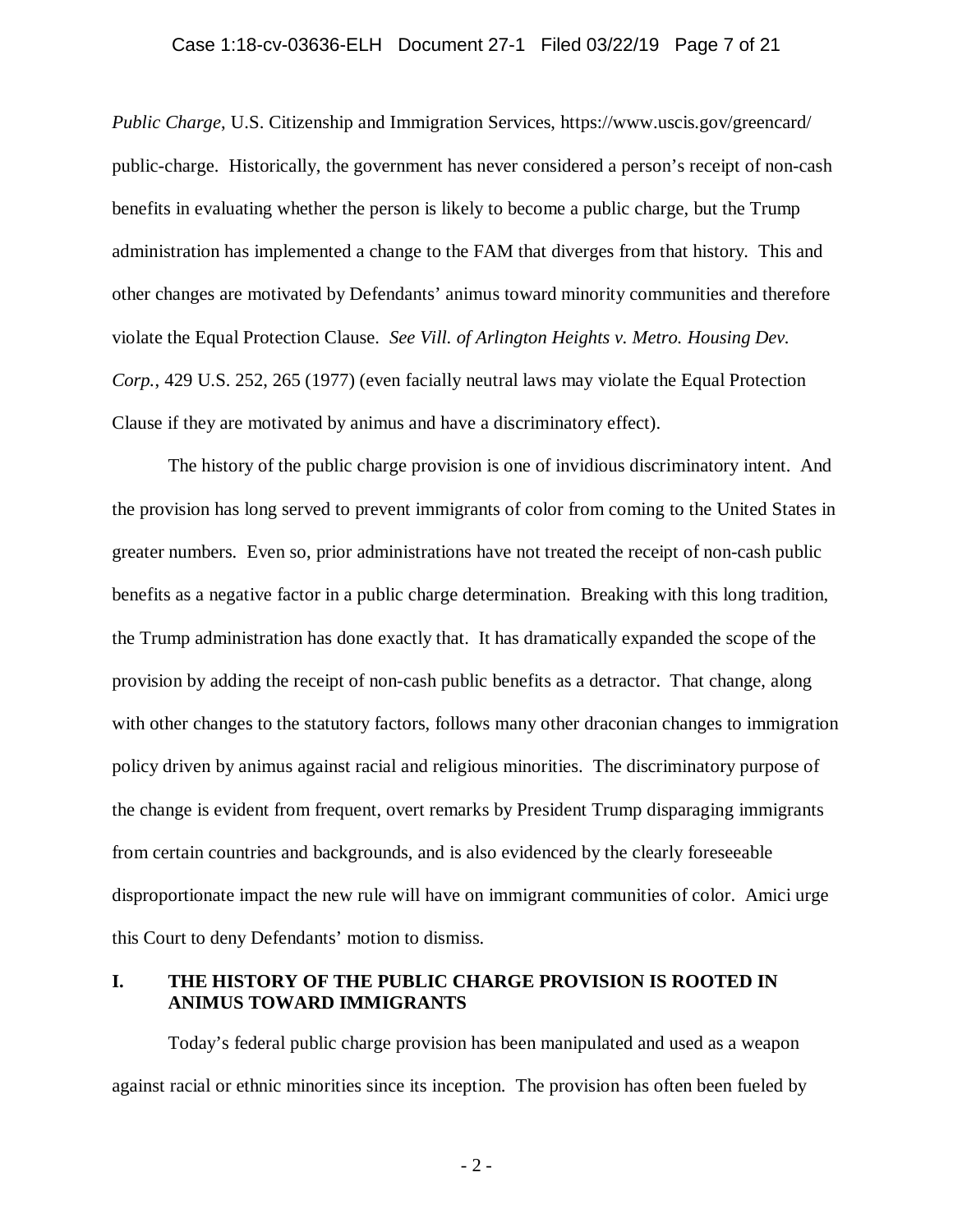#### Case 1:18-cv-03636-ELH Document 27-1 Filed 03/22/19 Page 8 of 21

animus toward minority communities, and administrations have since used it as a tool of discrimination, particularly during nativist periods in this country's history.

From their earliest origins, public charge rules grew out of strong racial, cultural, and religious prejudice, initially against Irish Catholics. Emma Green, *First, They Excluded the Irish*, The Atlantic (Feb. 2, 2017), https://www.theatlantic.com/politics/archive/2017/02/trumppoor-immigrants-public-charge/515397. "Calling Irish paupers 'leeches,'" nativists advocated for America to close its borders to poor immigrants from Europe, especially Ireland, in the first half of the nineteenth century. Hidetaka Hirota, Expelling the Poor: Atlantic Seaboard States & the Nineteenth-Century Origins of American Immigration Policy 2 (2017). New York and Massachusetts answered the call by building upon the colonial "poor laws" to create state immigration laws under which state officials in Massachusetts and New York "enjoyed sweeping powers over foreigners," *id.* at 2, 3, and they often abused their discretion to exclude immigrants as "likely to become a public charge" even when those immigrants had a sufficient amount of money at the time of arrival, Green, *supra*. The laws became "a convenient tool to inject religious, ethnic, and racial prejudice into" a facially neutral immigration system. *Id.* Congress first codified this scheme into federal law in the Immigration Act of 1882, *see* Torrie Hester et al., *Historians' Comment: DHS Notice of Proposed Rule "Inadmissibility on Public Charge Grounds" FR 2018-21106*, at 2 (Oct. 5, 2018), just months after adopting the first significant law to restrict immigration based on race, the Chinese Exclusion Act, another manifestation of overt animus against racial minorities in the country at that time, *see* Paul Yin, *The Narratives of Chinese-American Litigation During the Chinese Exclusion Era*, 19 Asian Am. L.J. 145, 145 (2012).

Armed with discretion to interpret the phrase "*likely* to become a public charge," federal officials in the first decades of the twentieth century used the new federal public charge law to

- 3 -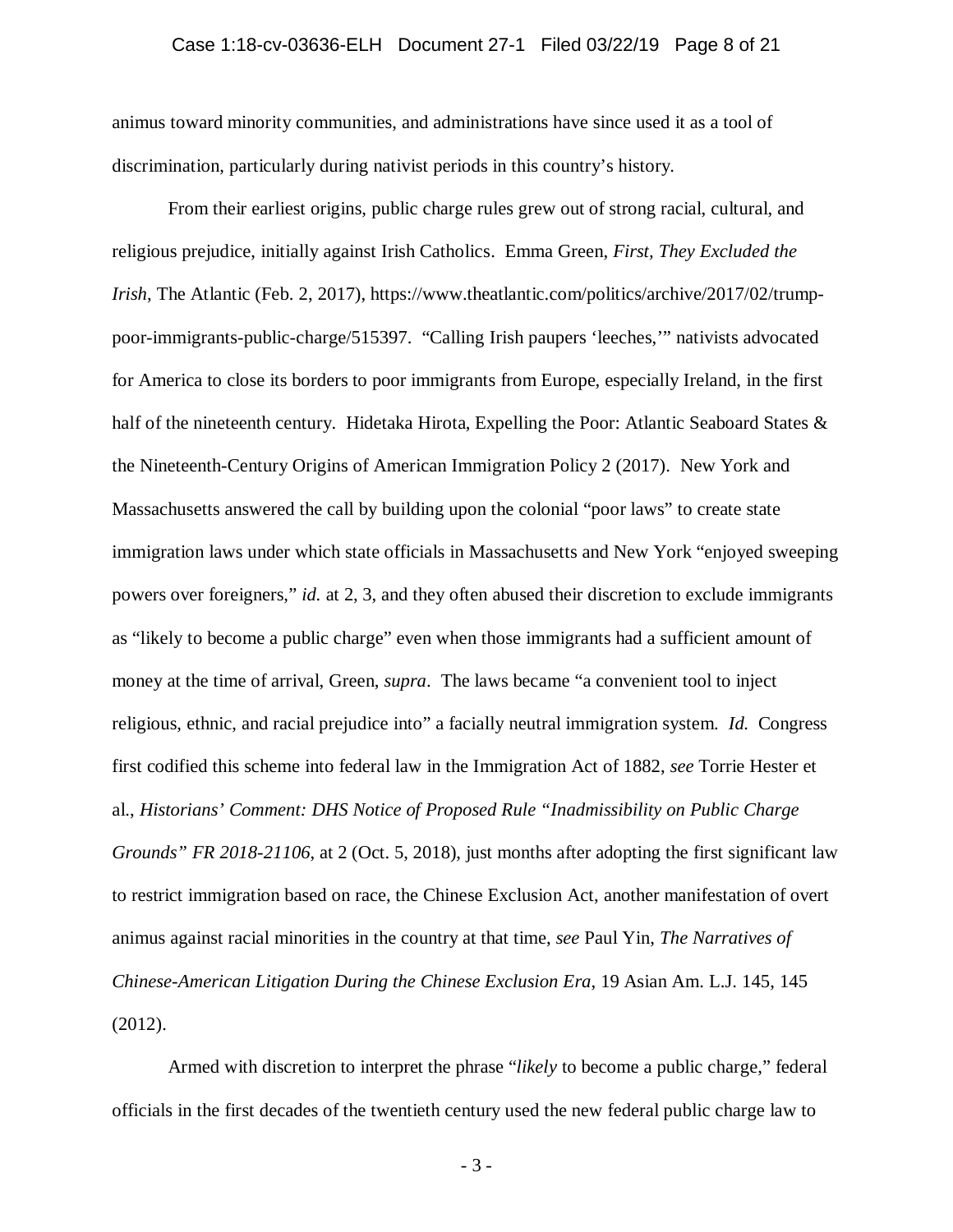### Case 1:18-cv-03636-ELH Document 27-1 Filed 03/22/19 Page 9 of 21

target a number of racial groups. By way of example, at one point, the head official at the Bureau of Immigration instructed his agents to exclude immigrants from India, based on the "strong prejudice among the people generally because of their uncleanliness, their obnoxious habits, their unfitness for labor, etc." 2 U.S. Dep't of Lab. Ann. Rep. 438–39 (1914); Hester et al., *supra*, at 3. In fact, prejudice was noted as an explicit consideration in public charge determinations. *See* U.S. Dep't of Lab. at 439 ("It was realized that this prejudice, sooner or later, in one way or another, would cause those already here to become public charges, and likewise those who were entering if they were allowed to remain.").

Near the end of World War I, "Americans, driven by strong isolationist and nativist sentiments, . . . clamored for a permanent law to severely restrict immigration." Barbara L. Bailin, *The Influence of Anti-Semitism on United States Immigration Policy with Respect to German Jews During 1933-1939*, 16 (May 10, 2011) (thesis, City University of New York), https://academicworks.cuny.edu/cgi/viewcontent.cgi?article=1261&context=cc\_etds\_theses. Congress thus enacted the Immigration Act of 1924, or the National Origins Act, which set nationwide quotas for immigrants based on their national origin and completely excluded immigrants from Asia. *Id.*; Office of the Historian, *The Immigration Act of 1924 (the Johnson-Reed Act)*, U.S. Dep't of State, https://history.state.gov/milestones/1921-1936/immigration-act. The desire for restrictive immigration policies only grew over the next few years as the country fell into the Great Depression and many Americans faced severe economic conditions. Bailin, *supra*, at 18. In response, then-President Herbert Hoover asked the State Department to identify a provision that would permit the administration to reduce immigration numbers without congressional involvement, and the State Department located such a provision—the public charge rule. *Id.* President Hoover announced that "[t]he only important provision of our law as to immigration is that one requiring the exclusion of those who are liable to become public

- 4 -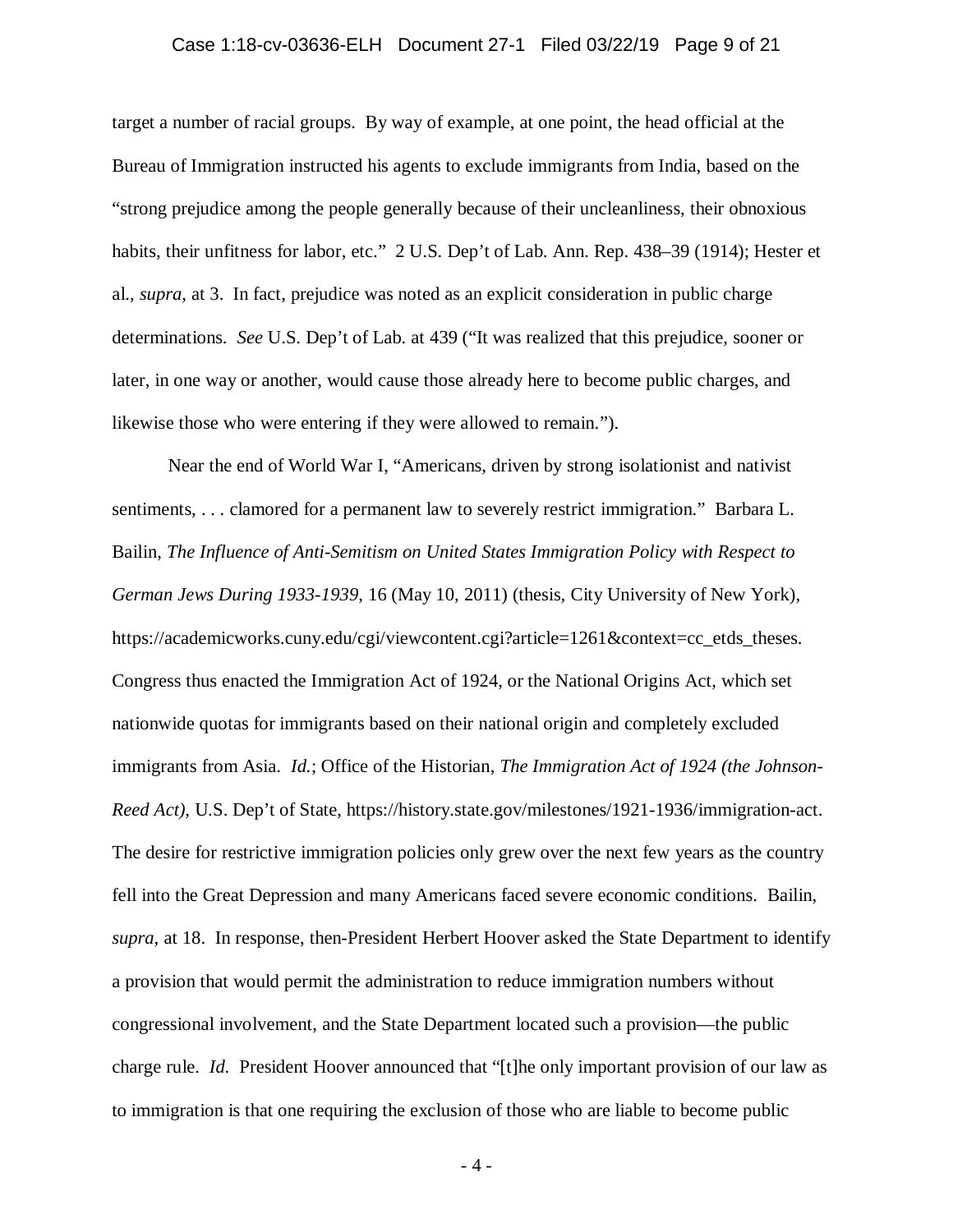## Case 1:18-cv-03636-ELH Document 27-1 Filed 03/22/19 Page 10 of 21

charges." The American Presidency Project, *The President's News Conference on Immigration Sept. 9, 1930*, UC Santa Barbara, https://www.presidency.ucsb.edu/documents/the-presidentsnews-conference-772. While this pronouncement was neutral on its face, it "provided administrative justification for decisions denying visa applications that, in fact, were the result of anti-Semitism." Bailin, *supra*, at 21. From 1933 to 1939, "the four government officials who controlled American immigration policy" manipulated the public charge provision and injected their own anti-Semitism into immigration decisions. *Id.* at 1.

As the country recovered from the Great Depression, the effect of prejudice on public charge determinations diminished with the implementation of explicit standards for making the determination.<sup>2</sup> Hester et al., *supra*, at 3. These quantifiable standards mitigated federal officials' discretion in public charge determinations, and so the restriction of immigrants from a particular group or class based on personal prejudices became less pronounced.<sup>3</sup>

 $\frac{1}{2}$  For example, in 1948, the Board of Immigration Appeals set an explicit three-part test for determining whether an immigrant could be deported on public charge grounds. *Matter of B*, 3 I. & N. Dec. 323, 326 (B.I.A. 1948). And, in 1974, the Board made clear that the determination of whether an immigrant is inadmissible as a public charge depends on the totality of the circumstances. *Matter of Perez*, 15 I. & N. Dec. 136, 137 (B.I.A. 1974). This totality of the circumstances test was adopted by the State Department in the FAM, which mandates that officers consider the totality of the immigrant's circumstances "at the time of visa application, including, at a minimum, age, health, family status, assets, resources, financial status, education, and skills." 9 FAM § 302.8-2(B)(1).

<sup>3</sup> Nonetheless, racist sentiment continued throughout World War II, with the internment of over 120,000 Japanese and Japanese Americans simply because of their race, unlike with other adversaries. *See* T.A. Frail, *The Injustice of Japanese-American Internment Camps Resonates Strongly to This Day*, Smithsonian Magazine (Jan. 2017), https://www.smithsonianmag.com/ history/injustice-japanese-americans-internment-camps-resonates-strongly-180961422/ ("During WWII, 120,000 Japanese-American were forced into camps, a government action that still haunts victims and their descendants[.] . . . There was no wholesale incarceration of U.S. residents who traced their ancestry to Germany or Italy, America's other enemies.").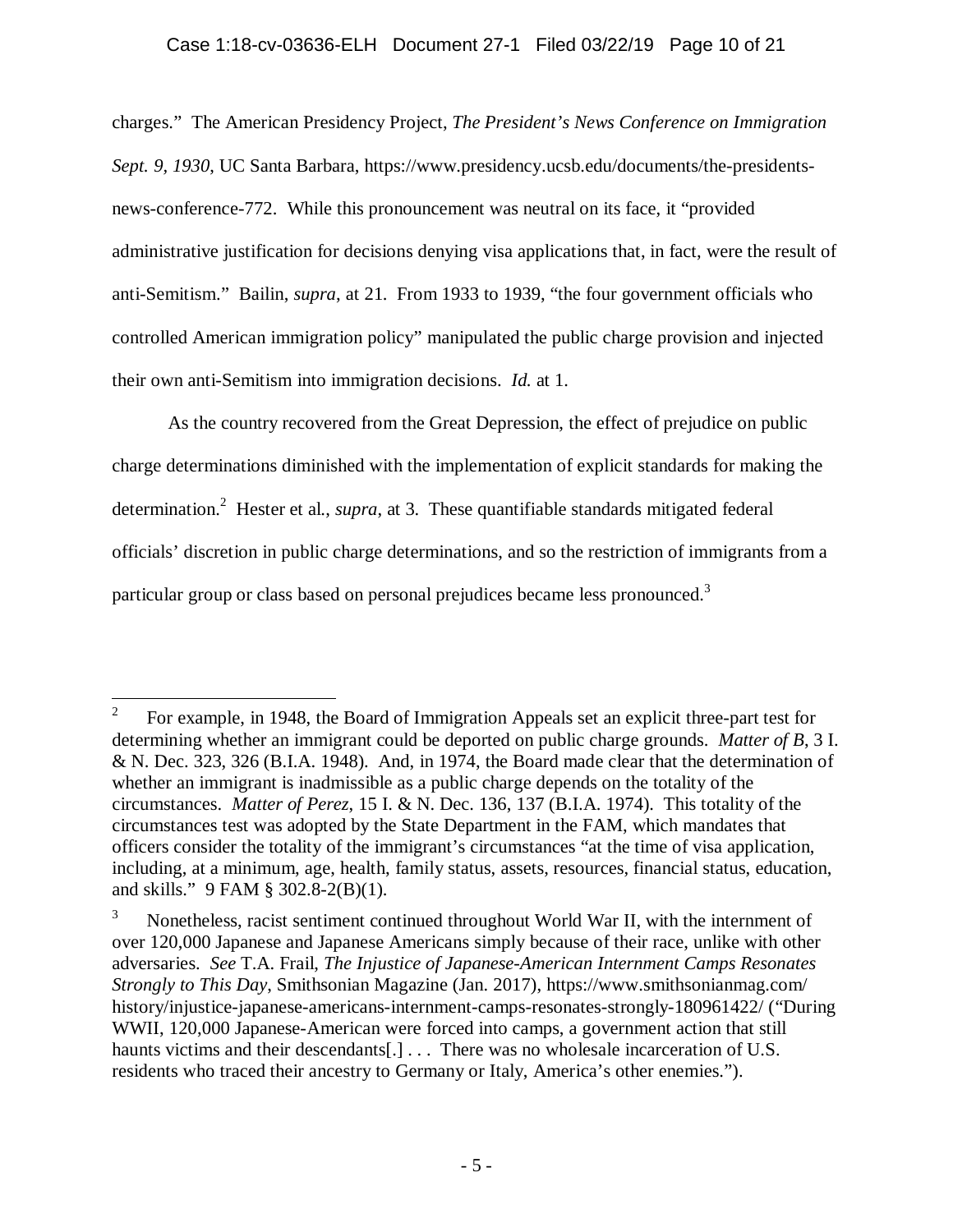Importantly, for the past several decades, no administration has expanded the scope of the public charge rule to include the use of non-cash benefits as a negative factor or changed so drastically the weight given to certain factors used in making a public charge determination. In fact, in the past, the INS has explicitly prohibited consular officials from considering non-cash benefits when making public charge determinations. *See Field Guidance on Deportability and Inadmissibility on Public Charge Grounds*, 64 Fed. Reg. 28,689, 26,689 (May 26, 1999).

Going against years of well-settled practice, President Trump and his administration have changed those quantifiable standards. The administration's inclusion of non-cash benefits as a negative factor in the public charge determination is an unprecedented expansion of the public charge rule, and this manipulation reintroduces and amplifies the most invidiously discriminatory effects of the public charge rule against immigrants of color.

## **II. THIS ADMINISTRATION'S CHANGE IN THE PUBLIC CHARGE PROVISION WAS MOTIVATED BY ANIMUS TOWARD RACIAL MINORITIES**

## **A. Administration Officials' Statements Demonstrate That the Change in the Public Charge Provision Is Motivated by Animus Toward Racial, Ethnic, and Religious Minorities**

President Trump's animus toward non-white immigrants who are and will continue to be impacted by the change to the public charge provision is well-documented. Recent court cases, national news media, and Twitter provide ample evidence of President Trump's animosity towards members of certain racial, ethnic, and religious groups.

Several courts throughout the country have already recognized President Trump's animus toward non-white immigrants. In *Saget v. Trump*, Haitian nationals residing in the United States with Temporary Protected Status ("TPS") sued President Trump and the Department of Homeland Security when the administration terminated Haiti's TPS status. 345 F. Supp. 3d 287, 292–93 (E.D.N.Y. 2018). The Eastern District of New York found that the Haitian plaintiffs had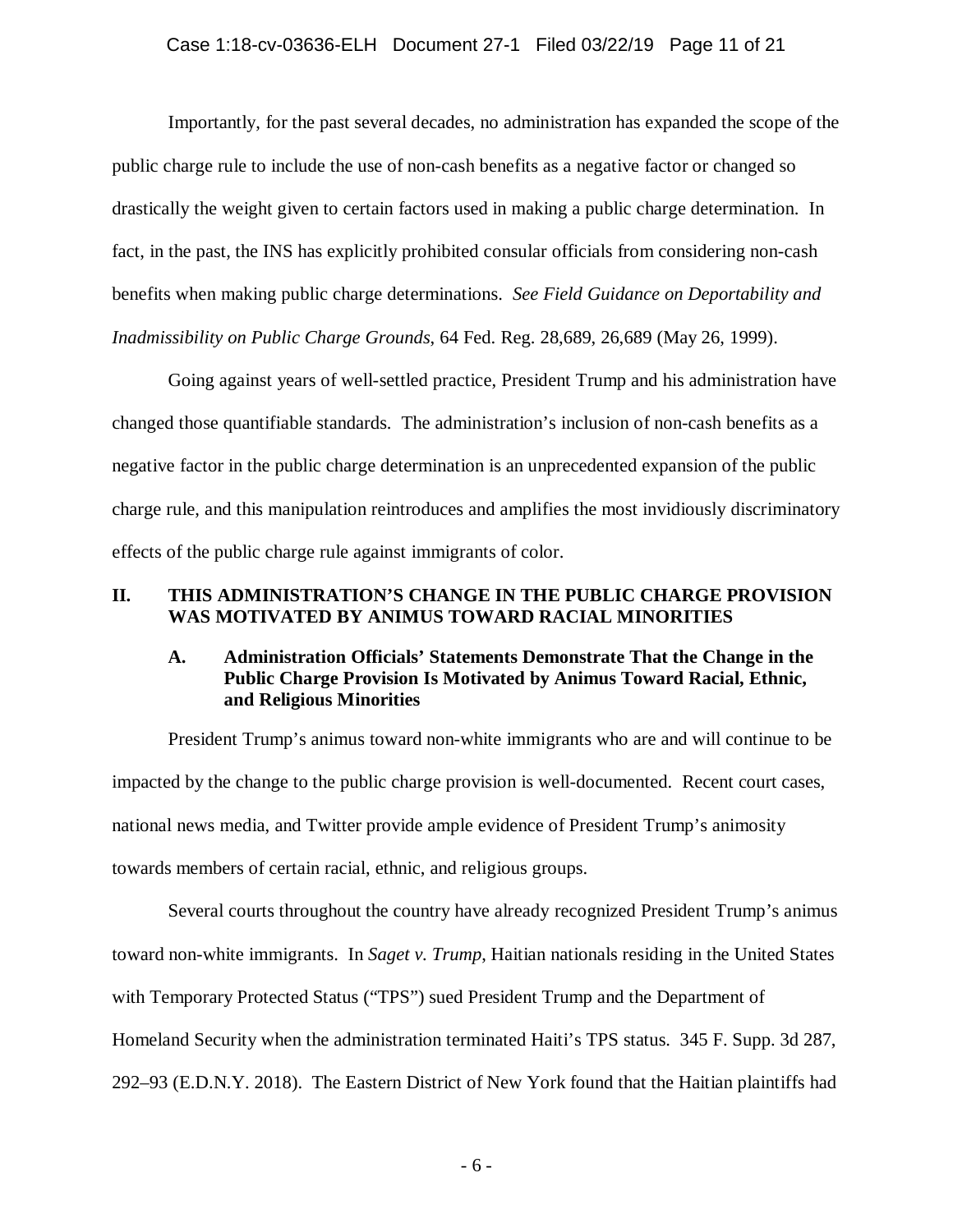#### Case 1:18-cv-03636-ELH Document 27-1 Filed 03/22/19 Page 12 of 21

sufficiently alleged an equal protection claim. *Id*. at 303. The court noted that the plaintiffs described "several instances of anti-Haitian and anti-immigrant comments made by President Trump." *Id*. These instances included, but were not limited to, President Trump commenting that "all [Haitians] have AIDS," publicly saying that Nigerians should not be allowed to immigrate to the United States because they would never go back to their "huts" in Africa, and telling U.S. senators that he did not want people from "shithole" countries like Haiti and other Latin American and African countries in the United States. *Id*. After summarizing the countless examples of President Trump's animus toward immigrants of color, the court in *Saget* found the evidence "*more than sufficient* to support a plausible inference of [President Trump's] animus based on race and/or national origin/ethnicity against non-white immigrants *in general*." *Id*. (emphases added); *see also Ramos v. Nielsen*, 321 F. Supp. 3d 1083, 1123 (N.D. Cal. 2018) (noting that the administration "[did] not deny that President Trump's alleged statements[ $4$ ] evidence racial animus").

In *Batalla Vidal v. Nielsen*, a group of states, individuals, and nonprofit organizations sued President Trump and other members of his administration for the collective decision to rescind the United States' Deferred Action for Childhood Arrivals ("DACA") program. 291 F. Supp. 3d 260, 267 (E.D.N.Y. 2018). The court found that the plaintiffs "alleged sufficient facts to raise a plausible inference that the DACA rescission was substantially motivated by unlawful discriminatory purpose." *Id*. at 274. In fact, the court went so far as to say that the plaintiffs

-

<sup>4</sup> "[I]n a January 11, 2018 meeting with Congressional representatives concerning TPS protections for nationals from Latin American and African countries, in which at least El Salvador and Haiti were specifically discussed, President Trump wondered aloud, 'Why are we having all these people from shithole countries come here?' . . . He expressed a preference, instead, for immigrants from countries like Norway, which is overwhelmingly white. . . . President Trump asked 'Why do we need more Haitians?' and 'insisted that lawmakers "[t]ake them out" of any potential immigration deal."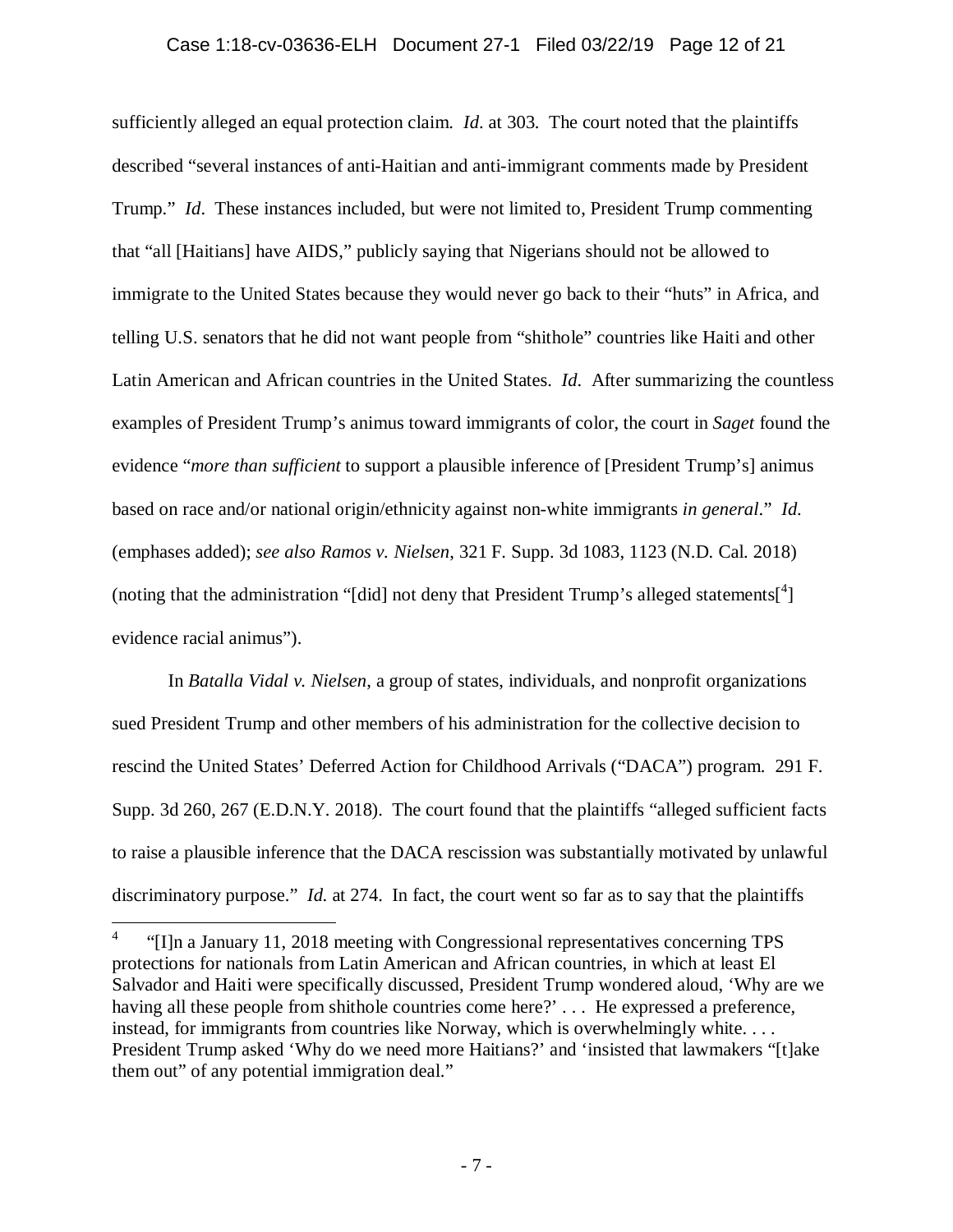#### Case 1:18-cv-03636-ELH Document 27-1 Filed 03/22/19 Page 13 of 21

"identif[ied] a *disheartening* number of statements made by President Donald Trump that allegedly suggest that he is prejudiced against [non-white immigrants]." *Id*. at 276 (emphasis added). Specifically, the court noted: President Trump's comments that Mexican immigrants are "criminals, drug dealers, [and] rapists" President Trump's assertion that an American federal judge of Mexican descent could not fairly preside over a lawsuit against him because the judge was "Mexican"; and President Trump's public statements in which he called Mexican immigrants "animals" and "bad hombres." *Id*. at 276–77. Given the overwhelming evidence demonstrating President Trump's racial animus,<sup>5</sup> the court refused to dismiss the plaintiffs' equal protection claims. *Id*. at 285.

President Trump's animus extends even further in reference to Muslim communities and Muslim-majority countries. In *Hawai'i v. Trump*, a case considering President Trump's "Muslim ban," the district court found "significant and unrebutted evidence" of President Trump's animus toward Muslim people. 241 F. Supp. 3d 1119, 1136 (D. Haw. 2017). In reaching this conclusion, the court took note of President Trump's promise to implement a "Muslim ban" during his campaign, a White House press release "calling for a total and complete shutdown of Muslims entering the United States" after President Trump was elected, and other comments by President Trump and members of his administration. *Id.* at 1136*–*37. The court went on to say that "[a]ny reasonable, objective observer" would conclude, from President Trump's behavior and public statements, that the President's actions indicate animus toward Muslim people. *Id.* at 1137.

 $\frac{1}{5}$  News media also provides a database of evidence that President Trump and his administration's actions are motivated by racial animus. In addition to statements noted by courts, he has also characterized immigration from Latin American, African, and Asian countries as an infestation. *See* Compl. ¶ 69; *see also id.* at ¶ 71.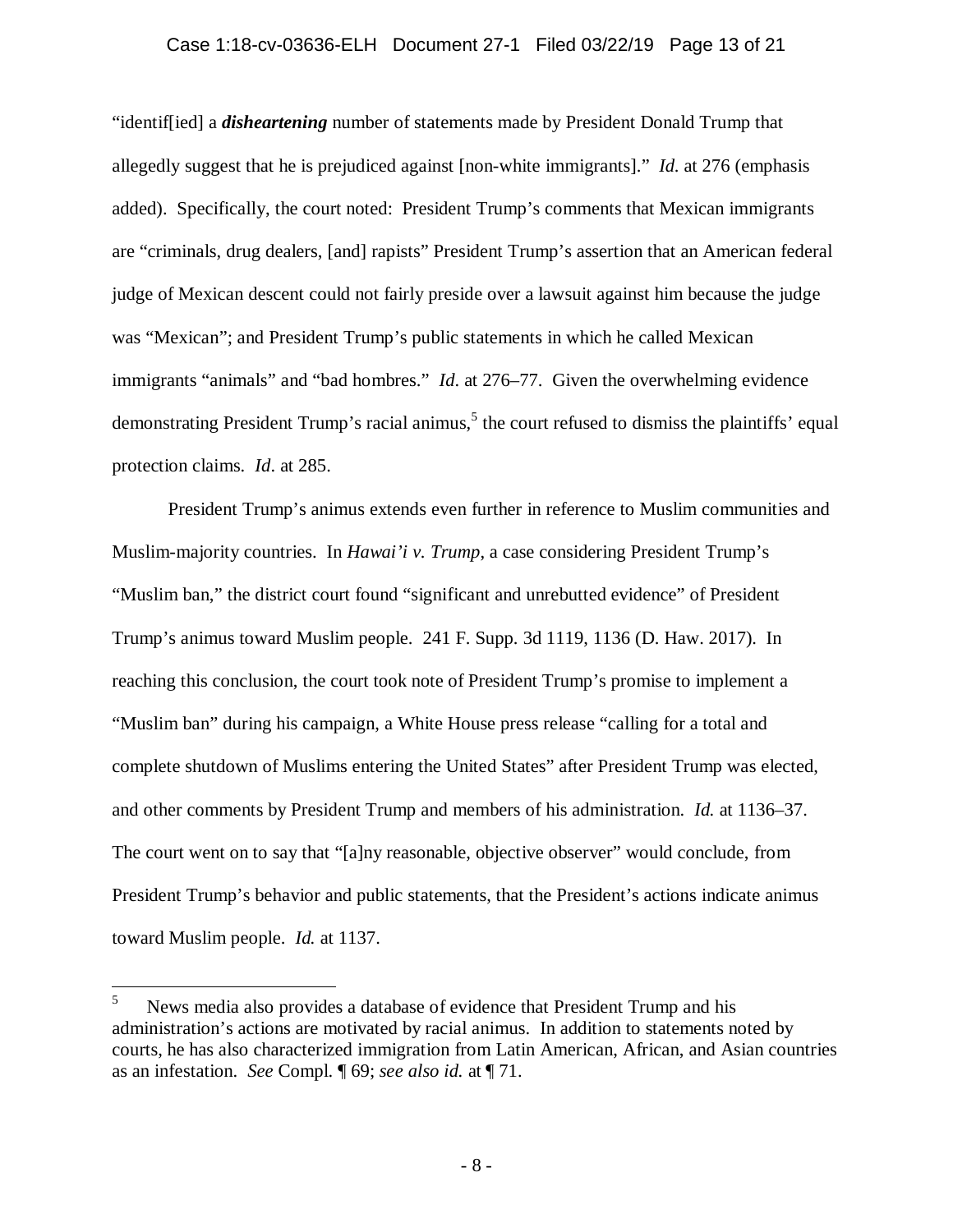There is ample evidence, too, of President Trump's animus toward other minorities such as those in the Asian community. For instance, while campaigning in 2015, he mockingly used broken English to impersonate Asian negotiators. Jeff Simon, *Donald Trump Impersonates Asian Negotiators*, CNN Politics (Aug. 26, 2015), https://www.cnn.com/2015/08/26/politics/ donald-trump-asian-negotiator-impersonation/index.html. More recently, President Trump demeaned Asian political leaders by sarcastically hunching his shoulders, nodding his head side to side, and humming to imply that Asian leaders do not speak English. Maya Oppenheim, *Donald Trump Appears to Mock Asian Leaders' Gestures During Speech on Tax Reform*, Independent (Nov. 30, 2017), https://www.independent.co.uk/news/world/americas/donaldtrump-appears-to-mock-asian-leaders-gestures-during-speech-donald-trump-asian-leadersa8084281.html. He additionally implied after a political dinner that almost all Chinese students who come to the United States are spies. Annie Karni, *Trump Rants Behind Closed Doors with CEOs*, Politico (Aug. 8, 2018), https://www.politico.com/story/2018/08/08/trump-executivedinner-bedminster-china-766609.

## **B. The Marked Expansion of the Public Charge Provision Reflects President Trump's Intent to Exclude Racial Minorities From the United States**

The administration's unannounced move to permit consular officers to consider the receipt of non-cash benefits in making public charge determinations is unprecedented. For decades, the FAM explicitly prohibited consular officers from considering a visa applicant's past, current, or future use of non-cash benefits: "Neither the past nor possible future receipt of such non-cash or supplemental assistance may be considered in determining whether an alien is likely to become a public charge." 7 Immigration Law Service Primary Source, 9 FAM 302.8. Public Charge (2d ed. 2019) (citing 9 FAM § 302.8-2(B)(1)). This prohibition comported with years of existing law, policy, and practice regarding the public charge rule.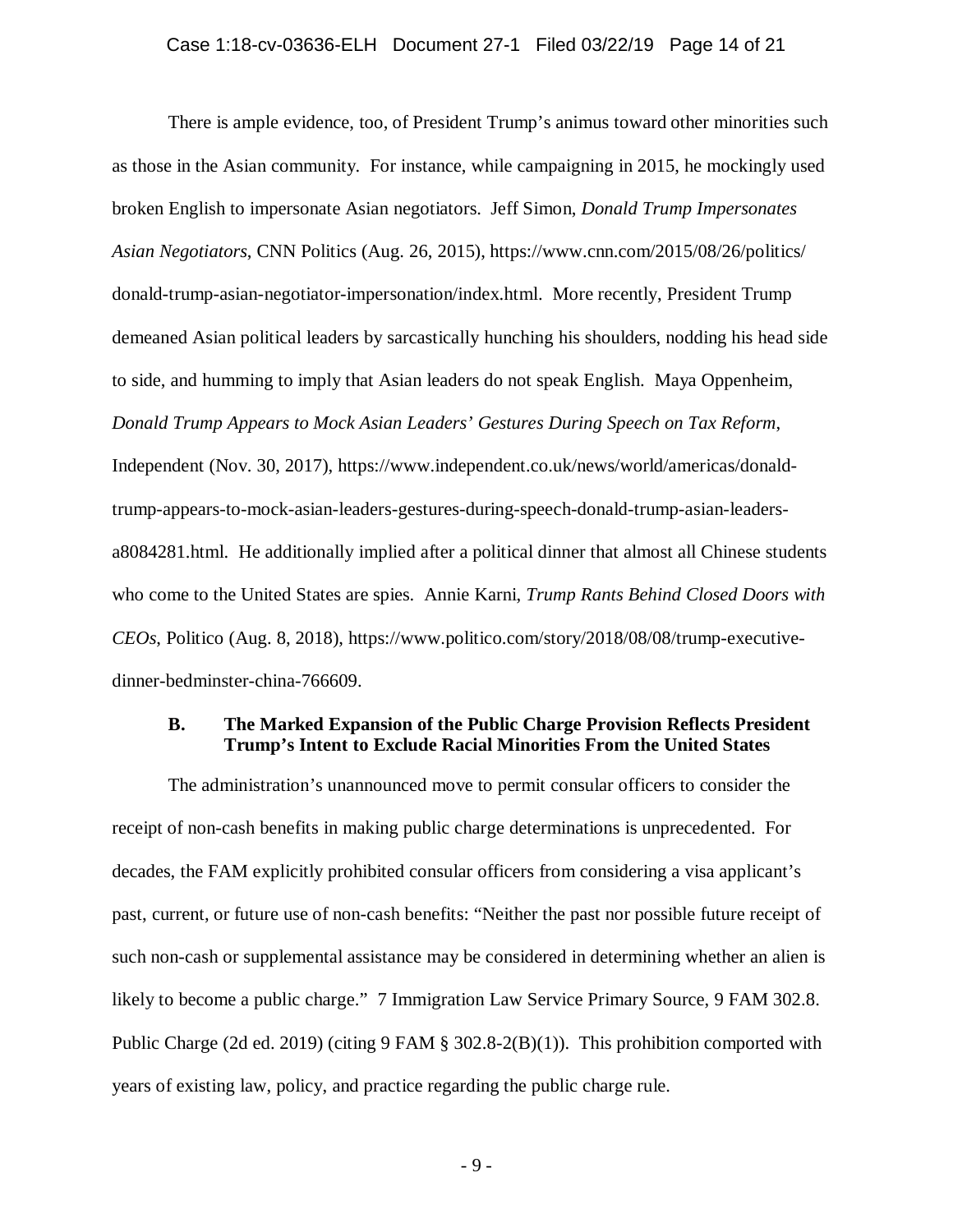#### Case 1:18-cv-03636-ELH Document 27-1 Filed 03/22/19 Page 15 of 21

As noted above, the public charge rule was first codified into federal immigration law with the Immigration Act of 1882, and shortly thereafter the Immigration Act of 1891 added to the class of inadmissible persons those "likely to become a public charge." The Immigration Act of 1891 equated "likely to become a public charge" with the term "pauper." 26 Stat. 1084. And in 1915, the Supreme Court held that the phrase "likely to become a public charge" should be "read as generically similar to the other [terms] mentioned before and after" it: paupers, professional beggars, idiots, and persons with a mental or physical defect that affect their ability to earn a living, to name a few. *Gegiow v. Uhl*, 239 U.S. 3, 10 (1915); *see also Howe v. United States*, 247 F. 292, 294 (2d Cir. 1917) ("Congress meant the act to exclude persons who were likely to become occupants of almshouses for want of means with which to support themselves in the future."). Thus, it was widely understood that the public charge provision targeted those without the ability to care for their most basic needs without significant government assistance.

To be sure, this conception of public charge predates the development of many non-cash public benefit programs. But when creating these programs, Congress did not make corresponding changes to the public charge provisions. However, Congress chose to directly regulate non-citizens' eligibility for public benefits through the benefits programs themselves. For instance, the legislation authorizing the major federal benefit programs in the 1960s and 70s, like Medicaid, Medicare, and food stamps, generally permitted lawful immigrants and refugees to receive those benefits. Hester et al., *supra*, at 5–6. More recently, the Patient Protection and Affordable Care Act permits "lawfully present immigrants" to access health insurance exchanges and subsidies. *Id* at 6; Affordable Care Act, 124 Stat. 119 *et seq*. (2010). A number of federal benefits have *no* eligibility restrictions based on immigration status, such as public health programs, school breakfast and lunch programs, and Women, and Infant and Children nutrition (WIC). Hester et al.*, supra*, at 6. On the other hand, when Congress passed the Personal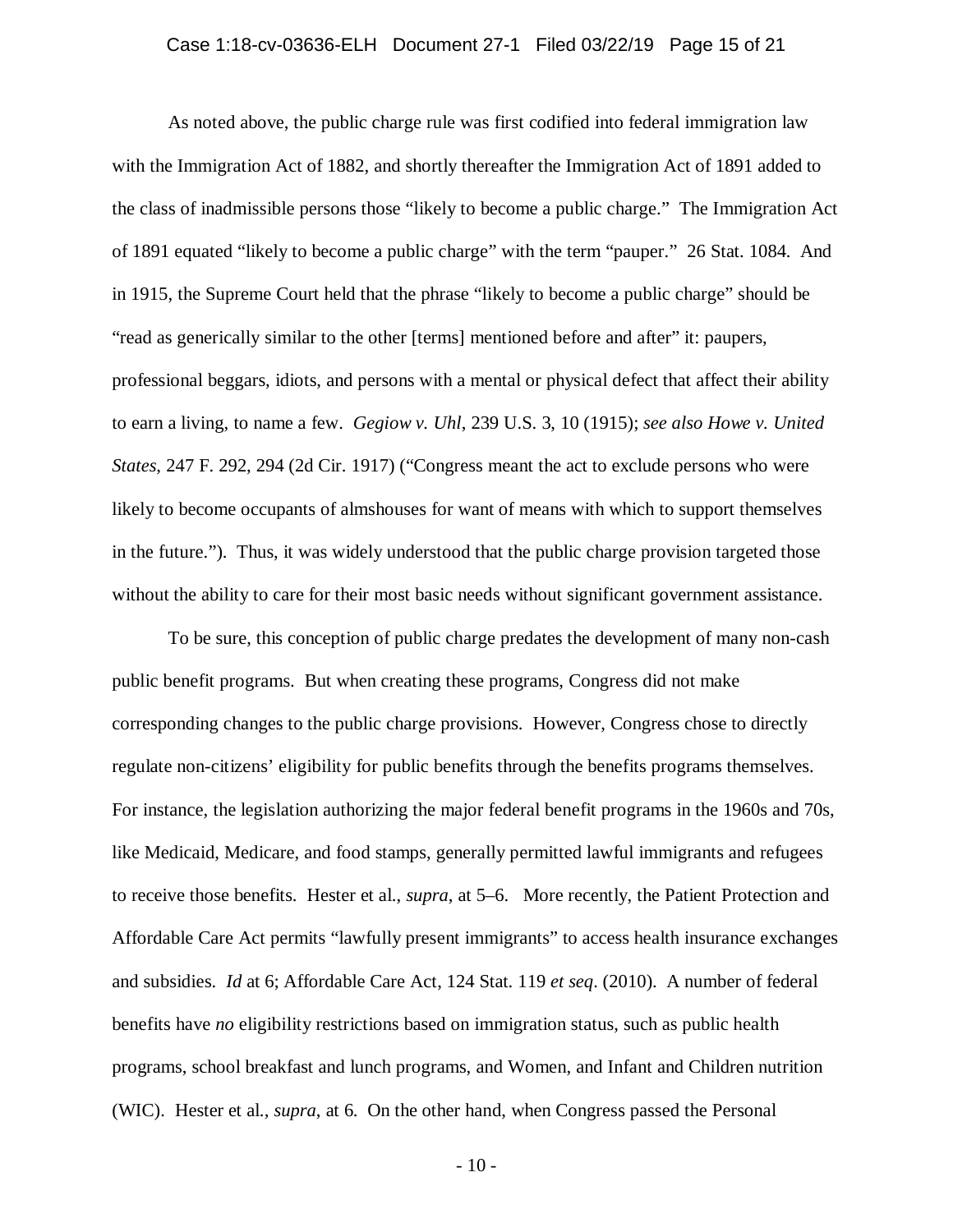#### Case 1:18-cv-03636-ELH Document 27-1 Filed 03/22/19 Page 16 of 21

Responsibility and Work Opportunity Reconciliation Act in 1996 ("PRWORA"), it limited eligibility for "federal means-tested public benefits" to "qualified" immigrants and set time requirements for the eligibility of lawful permanent residents. Pub. L. 104-193, § 403, 110 Stat. 2105, 2265–66 (Aug. 22, 1995).

 Noting the mass public confusion as to whether immigration authorities considered noncash benefits when making public charge decisions, the Immigration and Naturalization Service ("INS") issued field guidance and a proposed rule shortly after the passage of PRWORA to clarify the types of public benefits to be considered. *See Inadmissibility and Deportability on Public Charge Grounds*, 64 Fed. Reg. 28,676 (proposed May 26, 1999); 64 Fed. Reg. 28,689; *see also* Hester et al.*, supra*, at 7. In its proposed rule, INS explained that the "tension between the immigration and welfare laws is exacerbated by the fact that 'public charge' has never been defined in statute or regulation." 64 Fed. Reg. 28,676, 28,676. It also recognized that the confusion was creating "significant, negative public health consequences across the country." *Id.* Accordingly, INS defined "public charge" as an individual who is likely to become "primarily dependent on the government for subsistence, as demonstrated by *either (i) the receipt of public cash assistance for income maintenance, or (ii) institutionalization for long-term care at government expense.*" *See* 64 Fed. Reg. 28,689, 28,689; 64 Fed. Reg. 28,676, 28,677 (emphasis added). INS indicated that this definition aligned with the policy codified in the FAM and explained that non-cash benefits "are by their nature supplemental and do not, alone or in combination, provide sufficient resources to support an individual or family." 64 Fed. Reg. 28,689, 28,692. Indeed, these programs "frequently support the general welfare," and "[i]t has never been Service policy that the receipt of *any* public service or benefit must be considered for

 6 Federal means-tested benefits include Medicaid, CHIP, TANF, SNAP, and SSI.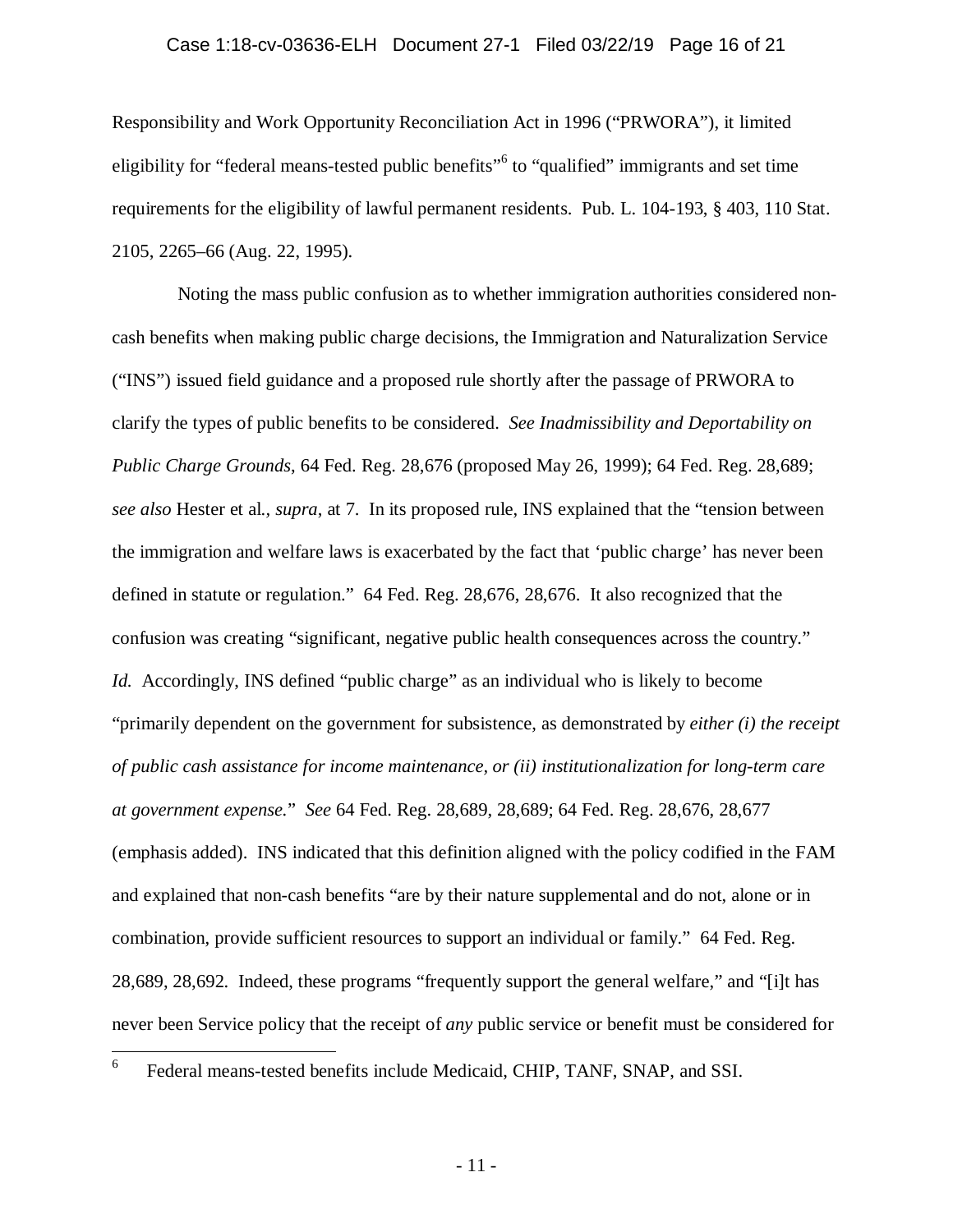#### Case 1:18-cv-03636-ELH Document 27-1 Filed 03/22/19 Page 17 of 21

public charge purposes." 64 Fed. Reg. 28,676, 28,678 (emphasis added). Instead, "[t]he nature of the program is important. For instance, . . . taking advantage of school lunch or other supplemental nutrition programs, such as WIC, . . . typically do not make a person inadmissible or deportable." *Id*. Therefore, "participation in . . . [non-cash] programs is not evidence of poverty or dependence." *Id.*

The INS made clear in its proposed rule and field guidance that it was not departing from previous policy or practice. The proposed definition was "consistent with the facts found in the deportation and admissibility cases," and with the advice provided by federal benefit-granting agencies. *Id.* at 28, 677–78. What is more, the instruction that consular officers should not consider the receipt of non-cash benefits as a factor in public charge determinations comported with previous internal directives, like that in the 1993 FAM, which stated that "the rule-of-thumb is that a program that is [] supplementary in nature, in the sense of providing training, services, food, etc. to augment the standard of living, rather than to undertake directly the support of the recipients, does not fall within the scope of the INA 212(a)(4)." National Health Law Program, *CIS No. 2499–10; DHS Docket No. USCIS–2010–0012 Inadmissibility on Public Charge Grounds*, at 21 (Dec. 10, 2018) (citing 9 FAM § 40.41, n. 9.1).

In sum, each branch of government—the judiciary, the executive, and the legislature has recognized that the public charge provision is intended to render inadmissible only those who will become primarily dependent on the government for subsistence. It has never been understood to prevent lawfully present immigrants from accepting supplemental, non-cash public benefits that are intended to uplift, rather than primarily support, immigrant and non-immigrant families alike. However, the Trump administration does not desire to uplift immigrant families, at least not those from what he considers to be "shithole countries." His animus toward racial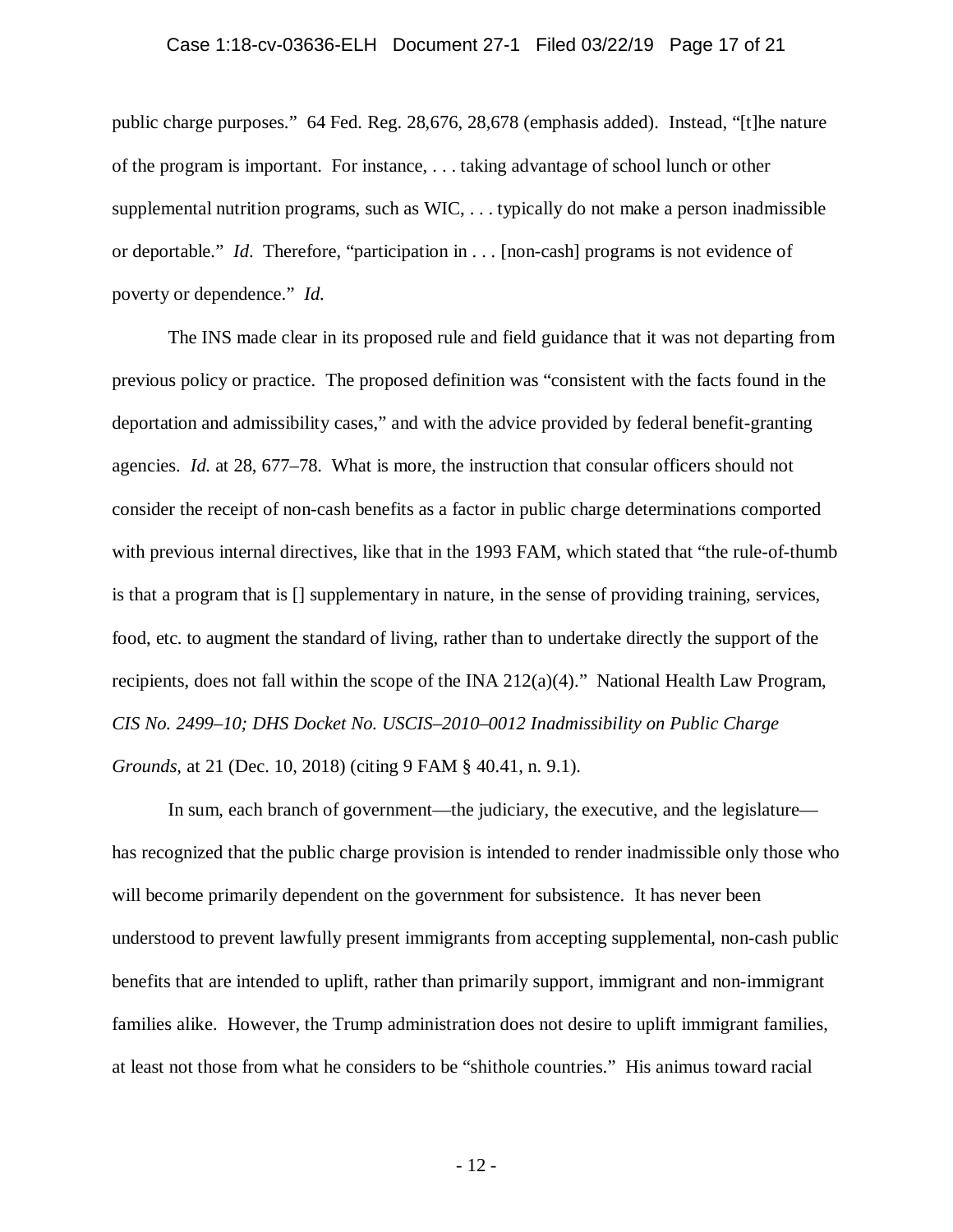minorities fueled a remarkable deviation from the past, which will drastically and disparately impact racial, ethnic, and religious minorities for years to come.

## **C. The Administration's Changes to the Public Charge Rules Will Have a Disproportionate Harmful Impact on Racial and Ethnic Minorities**

President Trump's statements of animus and unjustified deviation combined with the disparate impact this rule will have on communities of color evidence a discriminatory intent sufficient to sustain an Equal Protection Clause claim. *Centro Presente v. DHS*, 332 F. Supp. 3d 393, 415 (D. Mass. 2018) ("[T]he combination of a disparate impact on particular racial groups, statements of animus by people plausibly alleged to be involved in the decision-making process, and an allegedly unreasoned shift in policy" are "sufficient to allege plausibly that a discriminatory purpose was a motivating factor in a decision."). The change in the rule primarily affects the public benefits use and interests of immigrant-headed families and will have a significant impact on who is admitted and allowed to stay in the country. And most of those who will be affected by the change are members of communities of color.

The change will have a chilling effect not only on immigrants themselves, but also on their families, which often contain at least one citizen. About "18 million immigrant adults and children live in families in which at least one member received TANF/[General Assistance], SSI, SNAP, or Medicaid/CHIP," the latter two of which are non-cash benefits never before considered in public charge determinations. Jeanna Batalova et al., *Chilling Effects: The Expected Public Charge Rule and Its Impact on Legal Immigrant Families' Public Benefits Use*, Migration Policy Inst. 23 (2018), https://www.migrationpolicy.org/research/chilling-effectsexpected-public-charge-rule-impact-legal-immigrant-families. About 9.2 million children born in the United States live in such families. *Id.*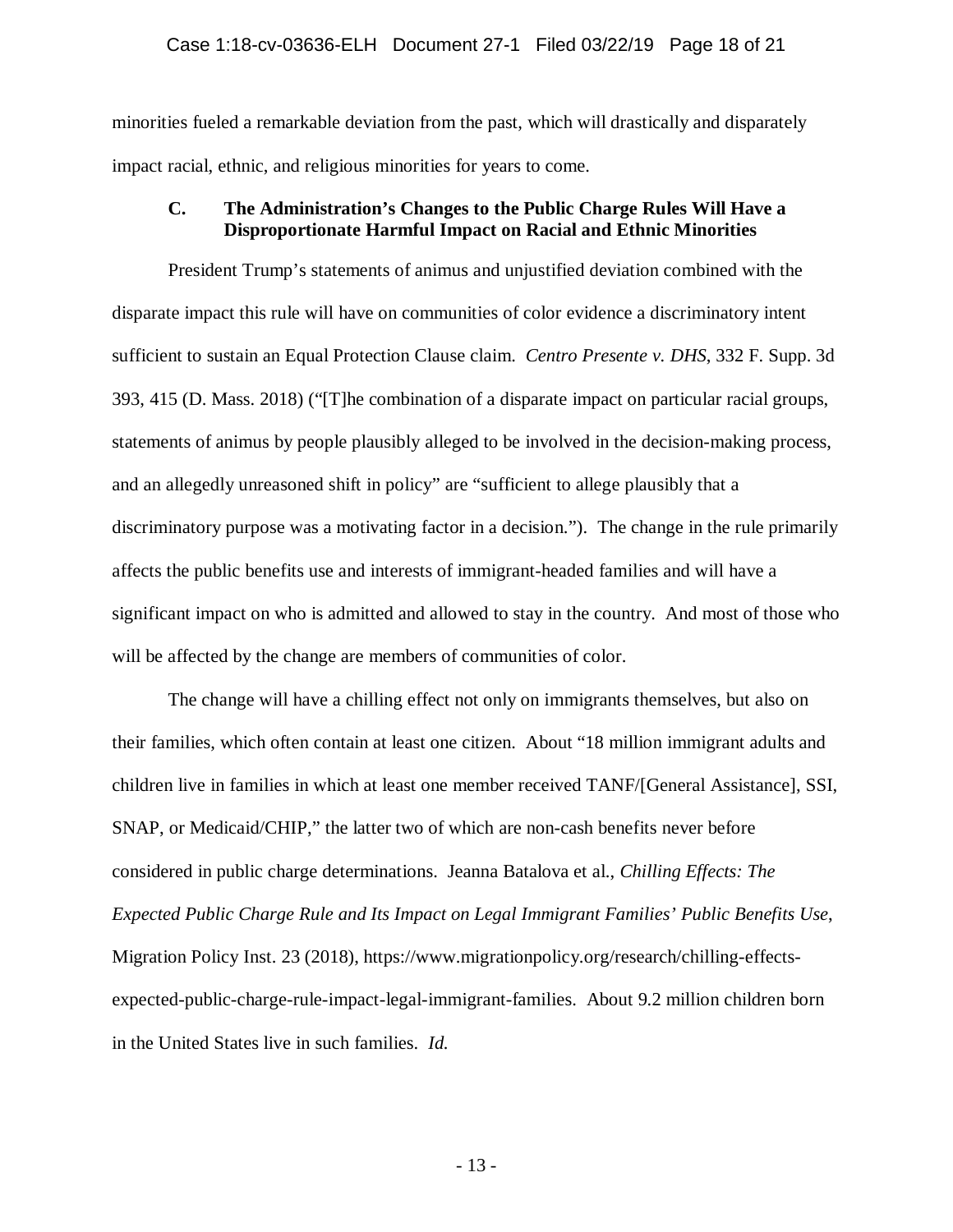Most of those who will be affected are members of communities of color. Nearly 26 million non-citizens and their family members could be impacted as a result of the proposed rules. Manatt, *Public Charge Proposed Rule: Potentially Chilled Population Data Dashboard* (Oct. 11, 2018), https://www.manatt.com/Insights/Articles/2018/Public-Charge-Rule-Potentially-Chilled-Population; *see also* Batalova et al., *supra*, at 4. ("[I]f immigrants' use patterns were to follow those observed during the late 1990s there could be a [chilling effect] of between 20 percent and 60 percent."). People from communities of color make up nearly 90% of that population (23.2 million). Manatt, *supra.* This includes an estimated 70% from Latino communities, 12% from Asian American and Pacific Islander communities, and 7% from Black communities. *Id.* 

The change to the rule has a particularly harmful impact on children, especially those belonging to racial minorities. About 4.8 million children in need of medical attention live in families with at least one noncitizen adult and are insured by Medicaid or Children's Health Insurance Program. Leah Zallman & Karen Finnegan, *Changing Public Charge Immigration Rules: The Potential Impact on Children Who Need Care*, California Health Care Foundation (Oct. 2018), https://www.chcf.org/publication/changing-public-charge-immigration-rules/. The change to the public charge provision will likely result in about 700,000 to 1.7 million children disenrolling from these benefits, causing them to become uninsured. *Id.*

Further, Defendants have also diminished the weight afforded to affidavits of support in the public charge determination. The affidavit of support alone used to be sufficient proof of satisfying the public charge test in most cases, but is now merely a "positive factor" in the totality of the circumstances. *See* 9 FAM § 302.8-2(B)(3); *Matter of Martinez-Lopez*, 10 I&N Dec. 409, 421-23 (Att'y Gen. 1962) ("A healthy person in the prime of life cannot ordinarily be considered likely to become a public charge, especially where he has friends or relatives in the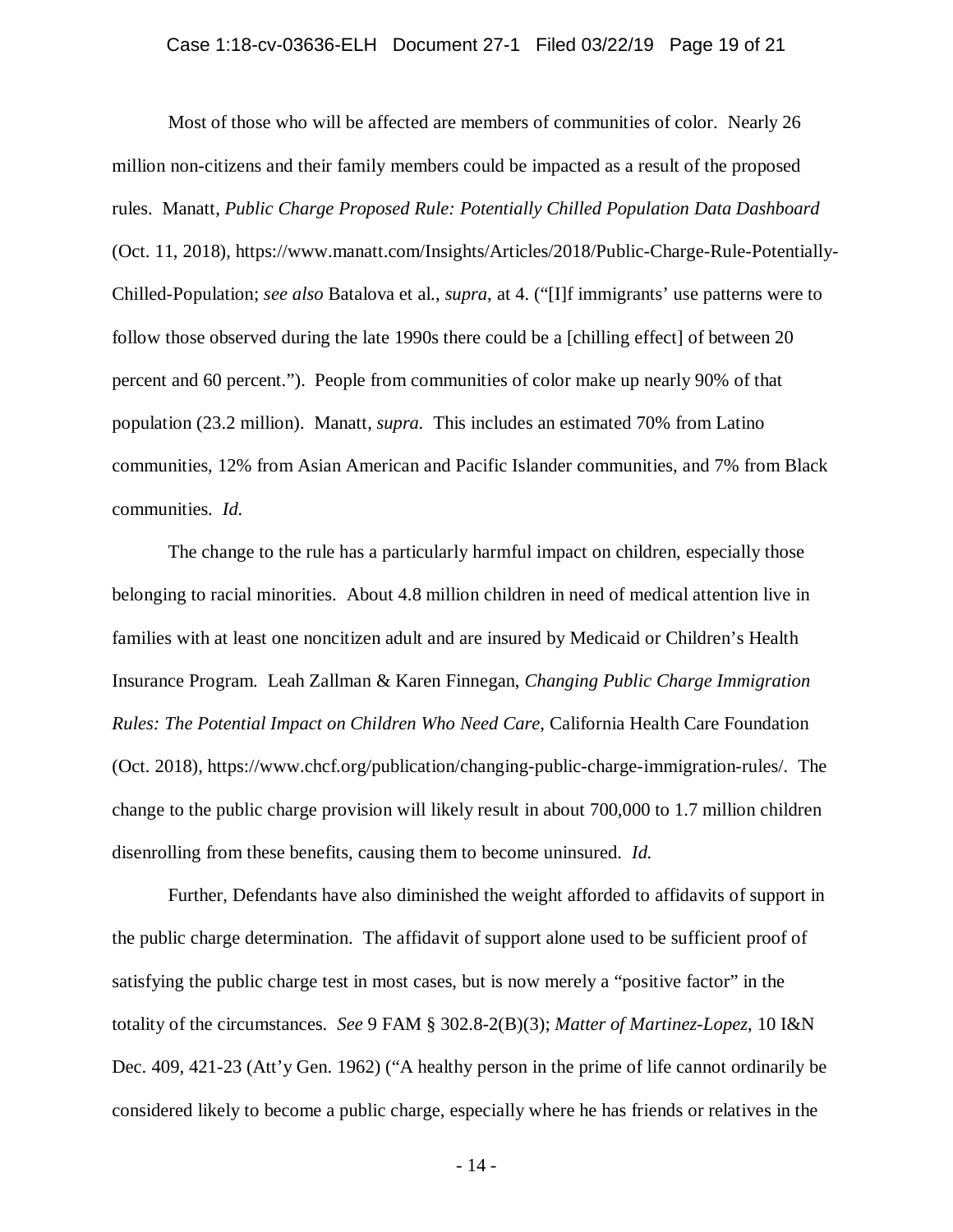#### Case 1:18-cv-03636-ELH Document 27-1 Filed 03/22/19 Page 20 of 21

United States who have indicated their ability and willingness to come to his assistance in case of emergency."). Defendants' change marks an unsubstantiated departure from this long-standing interpretation of the statutory factors under the FAM. Similarly, Defendants have modified the evaluation of certain statutory factors in the public charge determination, including age, employment, family status (household size), and medical condition, all of which will have a disproportionate impact on racial communities. For example, individuals who are under the age of eighteen are subject to heightened scrutiny; individuals with health conditions are advised to provide proof of medical insurance now; and while evidence of job offers were rarely required in the past, they are more likely to be required under the modified standards. *See* 9 FAM § 302.8- 2(B)(2)(b)-(e); Randy Capps et al., Migration Policy, Inst., *Gauging the Impact of DHS' Proposed Public-Charge Rule on U.S. Immigration* (Nov. 2018),

https://www.migrationpolicy.org/research/impact-dhs-public-charge-rule-immigration; *see also Inadmissibility on Public Charge Grounds*, 83 Fed. Reg. 51,114 (Oct. 10, 2018); Batalova et al., *supra*, at 26. This will penalize members of minority communities at astounding rates. For example, many immigrant women stay at home as caregivers, as opposed to earning an income, because of the high cost of childcare. Although all of these factors were relevant to a public charge determination, in most cases, a valid affidavit of support was sufficient to overcome any concerns. Overall, the disproportionate impact on people of color that the change to the public charge provision will have is evidence of the Trump administration's continued targeted attacks on racial, ethnic, and religious minorities.

#### **CONCLUSION**

For the foregoing reasons, Amici request that this Court deny Defendants' motion to dismiss.